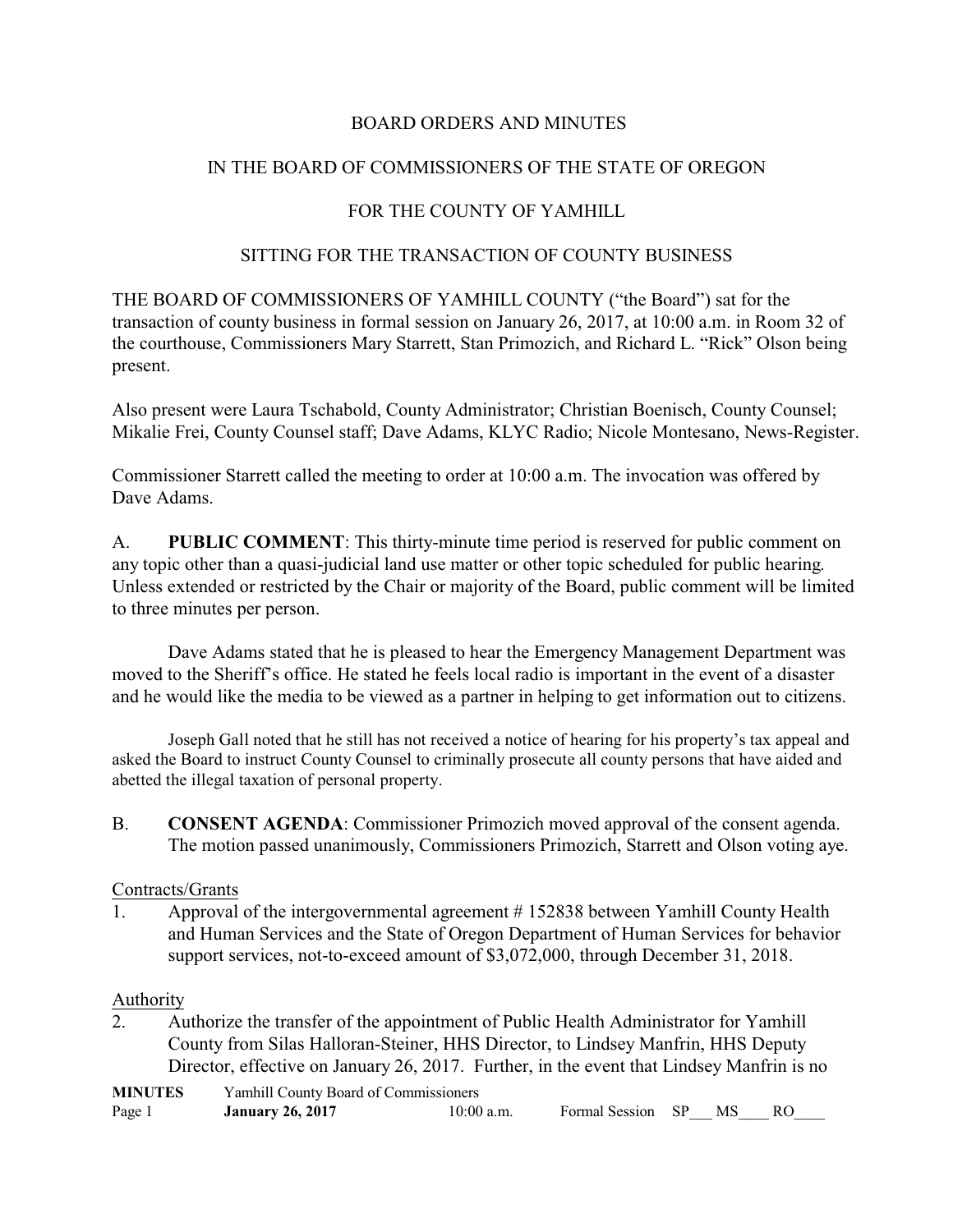longer able to carry out the duties or perform the functions of Public Health Administrator, authorize the immediate reappointment of Silas Halloran-Steiner as the Public Health Administrator at such time.

- 3. Approval to move the Emergency Management Coordinator position from the YCEA management roster (NBYCM, Range 22) to the Sheriff's Office management roster (SFMGT, Range 16).
- 4. Approval of the purchase of two 2009 StarTrans low floor buses to be purchased from Creative Bus Sales, in the amount of \$100,000.
- 5. Approval of the purchase of a new Broce RCT350 Broom in the amount of \$49,950.

### Bridges

6. Approval of amendment #1 to the agreement between Oregon Department of Transportation (ODOT) and Yamhill County for the DeJong Road bridge rehabilitation, in the amount of \$5,075,005, effective once fully executed by all parties.

## **Committees**

- 7. Approval of the following appointments and re-appointment to the Yamhill County Transit Advisory Committee:
	- a. Appoint Ken Moore representing Yamhill to a 3-year term to expire on February 28, 2020; and
	- b. Appoint Josh Simonson representing Amity to a 3-year term to expire on February 28, 2020; and
	- c. Appoint Bob Sivick representing Willamina to a 3-year term to expire on February 28, 2020; and
	- d. Re-appoint Chris Mercier representing the Confederated Tribes of Grand Ronde to serve a 3-year term to expire on February 28, 2020.

### Personnel

8. Approval of a Control Room Technician Classification change from Range 6 to Range 5 as part of the 2016-19 Collective Bargaining Agreement between Teamsters Local 223 and Yamhill County.

\_\_\_\_\_\_\_\_\_\_\_\_\_\_\_\_\_\_\_\_\_\_\_\_\_\_\_\_\_\_\_\_\_\_\_\_\_\_\_\_\_\_\_\_\_\_\_\_\_\_\_\_\_\_\_\_\_\_\_\_\_\_\_\_\_\_\_\_\_\_\_\_\_\_\_\_\_\_\_\_

# C. **OLD BUSINESS**: None.

- D. **OTHER BUSINESS** (Add-ons and non-consent items): None.
- E. **PUBLIC HEARINGS**: None.
- F. **ANNOUNCEMENTS**: None.

| <b>MINUTES</b> | Yamhill County Board of Commissioners |              |                      |  |  |
|----------------|---------------------------------------|--------------|----------------------|--|--|
| Page 2         | <b>January 26, 2017</b>               | $10:00$ a.m. | Formal Session SP MS |  |  |